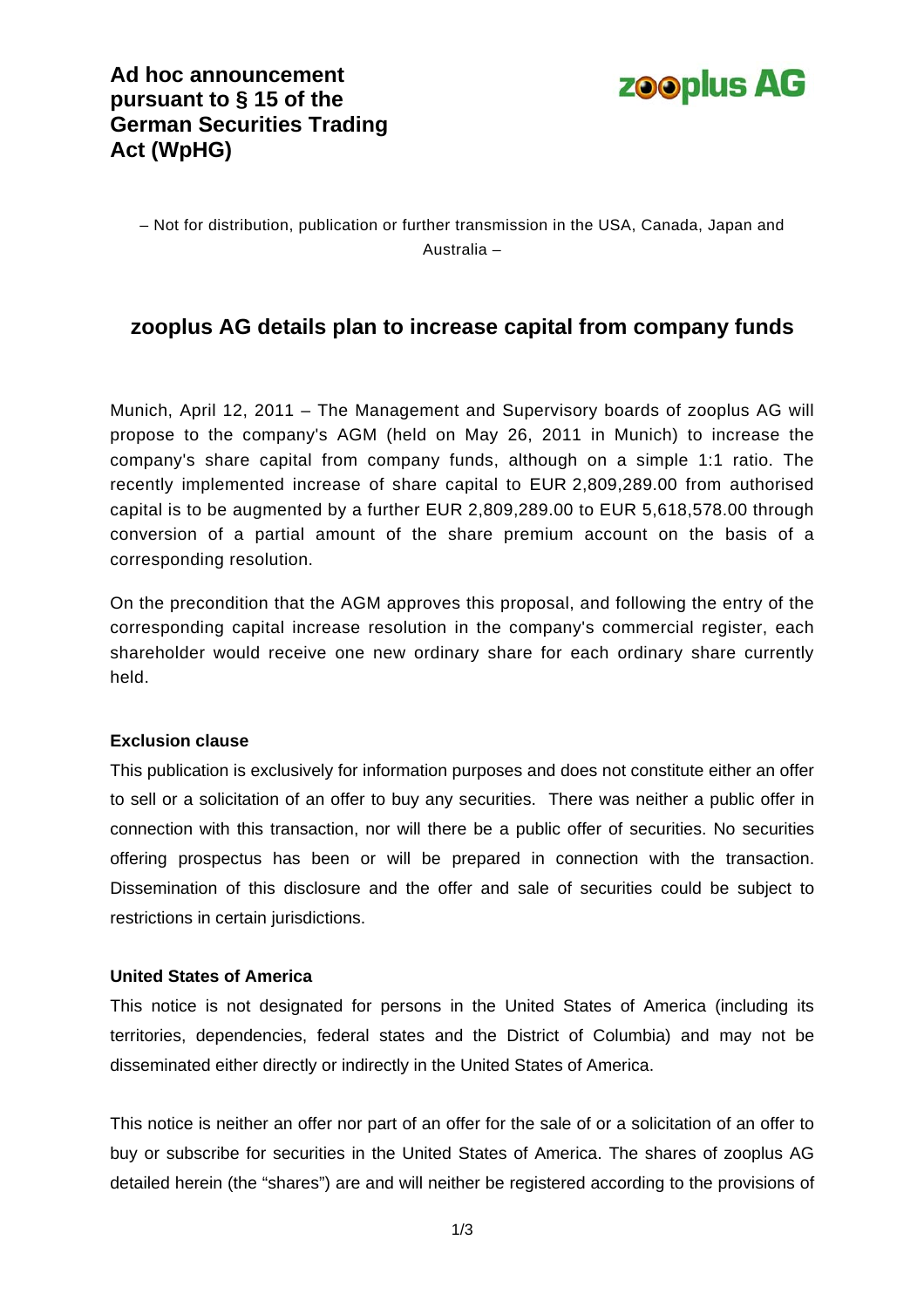# **Ad hoc announcement pursuant to § 15 of the German Securities Trading Act (WpHG)**



– Not for distribution, publication or further transmission in the USA, Canada, Japan and Australia –

the United States Securities Act of 1933 in its respective applicable version ("Securities Act") or the securities trading laws in individual states of the USA, nor will they be offered or sold in the United States of America. The shares may neither be offered or sold in the United States of America nor to persons in the United States of America or delivered their either directly or indirectly, excluding exceptional cases as a result of an exemption from the registration requirements in the Securities Act or the law of an individual state of the USA.

#### **Canada, Japan and Australia**

This disclosure is not intended for persons in Canada, Japan or Australia. The securities detailed in this disclosure may not be offered or sold to persons in these countries.

#### **<End of ad hoc announcement>**

### **Company profile:**

zooplus was founded in 1999 and has become Europe's leading online retailer for pet products, measured by sales and other income. In 2010, total sales amounted to EUR 194 mm and, therefore, have increased fivefold during the last 5 years. At the same time, the company generated EBIT operating earnings of EUR 3.3 mm in 2010. The company's profitable business model has already been introduced successfully in 18 countries. zooplus offers products for all pet varieties. Its product range comprises foods (dry and wet pet foods, pet food supplements such as chewing bones and snacks) as well as pet accessories (such as cat trees and toys) over a wide range of categories. In addition to a broad selection of over 7,000 products, zooplus customers benefit from online veterinary consultations as well as a number of other interactive features. Pet products represent a significant market segment of the European consumer retail space. Overall revenues from pet food and accessories amounted to EUR 19 billion within the European Union in 2010 alone. Based on the growing trend towards humanization of pets in western industrialized countries, pet owners are adapting their purchasing behavior in favor of health, wellness and other premium products. In addition, European eCommerce is expected to enjoy sustained, strong growth in the years to come. zooplus expects a continuation of the company's dynamic growth in tune with continuously positive earnings.

**Online:** <http://investors.zooplus.com/en/welcome/>